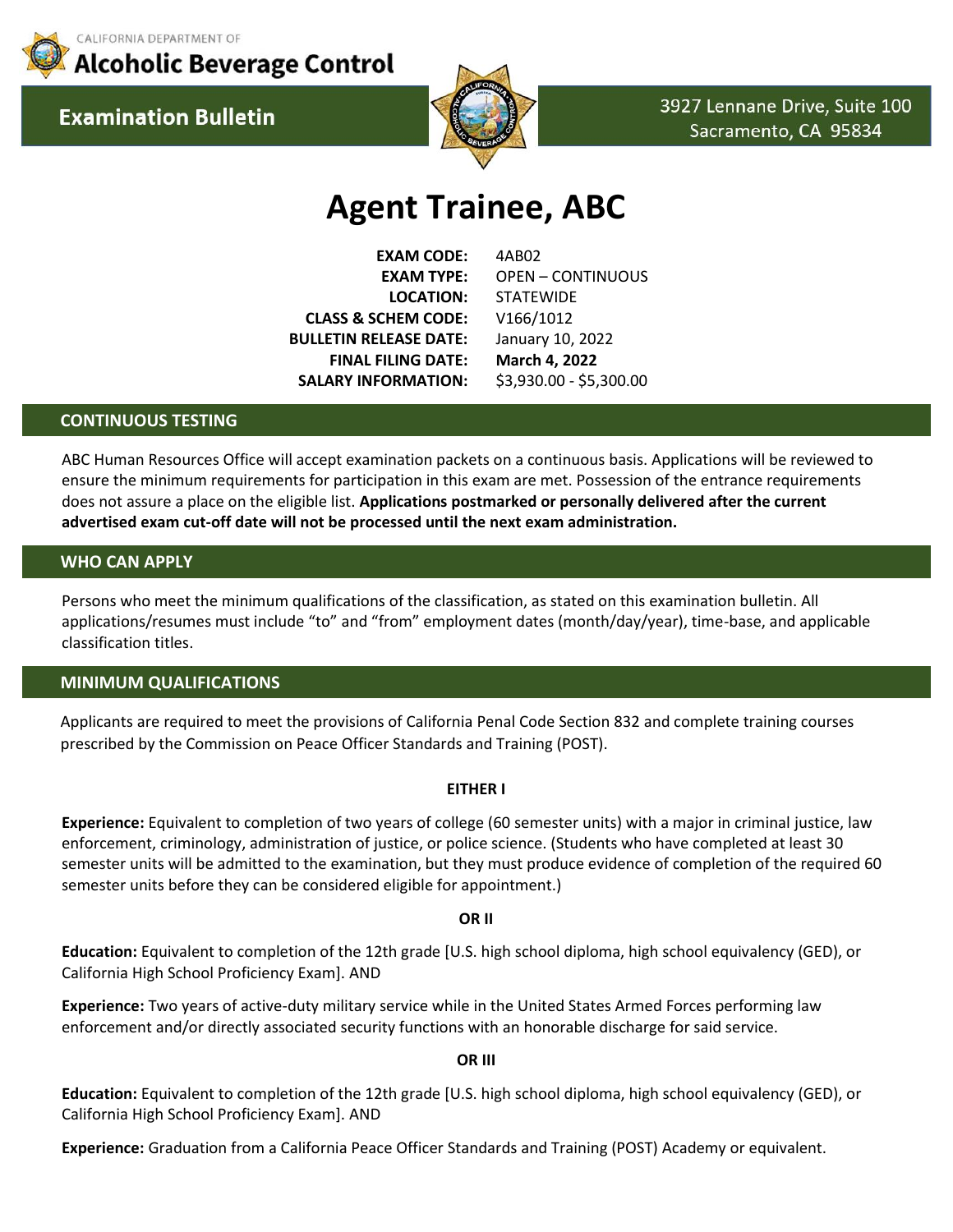## *Agent positions are located statewide.*

The Agent Trainee is a recruiting/training level class. Under close supervision, the incumbent learns investigative techniques and procedures, including application of Alcoholic Beverage Control laws, rules, and regulations, by assisting Agents in conducting routine investigations of criminal and/or administrative violations committed on or about alcoholic beverage control licensed premises by licensees, their employees, and/or members of the general public.

Agent Trainees perform plain clothes assignments, undercover operations, and uniformed enforcement duties; make physical arrests; write citations; provide technical assistance to law enforcement agencies and others; collect and preserve evidence to support administrative action and/or prosecution; and write investigation reports.

Investigations include alcohol sales to minors and people who are intoxicated, possession of alcohol by minors, narcotics sales, illegal weapons, gambling, quality of life crimes, human trafficking, and alcohol source investigations for alcohol-related traffic deaths or serious injury.

## **AS A PEACE OFFICER, YOU ARE REQUIRED TO CARRY AND USE FIREARMS.**

## [Agent Trainee Class](https://www.calhr.ca.gov/state-hr-professionals/Pages/1012.aspx) Specification

# **ABC EMPLOYEE BENEFITS**

- Employer/Employee Paid Health and Dental Insurance
- Employer Paid Vision Insurance
- Paid Vacation/Sick or Annual Leave Benefits
- 10 Paid Holidays
- Peace Officer Retirement 2.5% at 57
- Employer Paid Disability Insurance
- Defined Benefit Retirement Program (Upon Vesting)
- Employee Paid Deferred Compensation Program (401K and 457)
- Flexible Work Schedules and Work Hours
- "Plainclothes" Assignment
- Recruitment and Retention Pay \$200 for Orange County
- Education Pay Differential
- Pre-Tax Reimbursement for Medical Care, Child Care, and Parking Programs
- Employee Assistance Program
- Career Development/Professional Advancement

# **EXAMINATION INFORMATION**

The examination will consist of a written test, weighted 100%. To obtain a position on the eligible list, a minimum rating of 70% must be attained.

Testing is held in **Sacramento and Cerritos**, California; your testing region will be determined by the address provided on your application. Applications received after posted cut-off dates will be included in the following administration. Candidate test dates are based on their application filing period in accordance with the following table.

| <b>EXAM APPLICATION CUT-OFF DATE</b> | <b>WRITTEN TEST DATE</b> |
|--------------------------------------|--------------------------|
| <b>March 4, 2022</b>                 | <b>April 9, 2022</b>     |

**Required Identification:** Accepted applicants are required to bring either photo identification (driver's license) or two forms of signed documentation when they appear for the examination.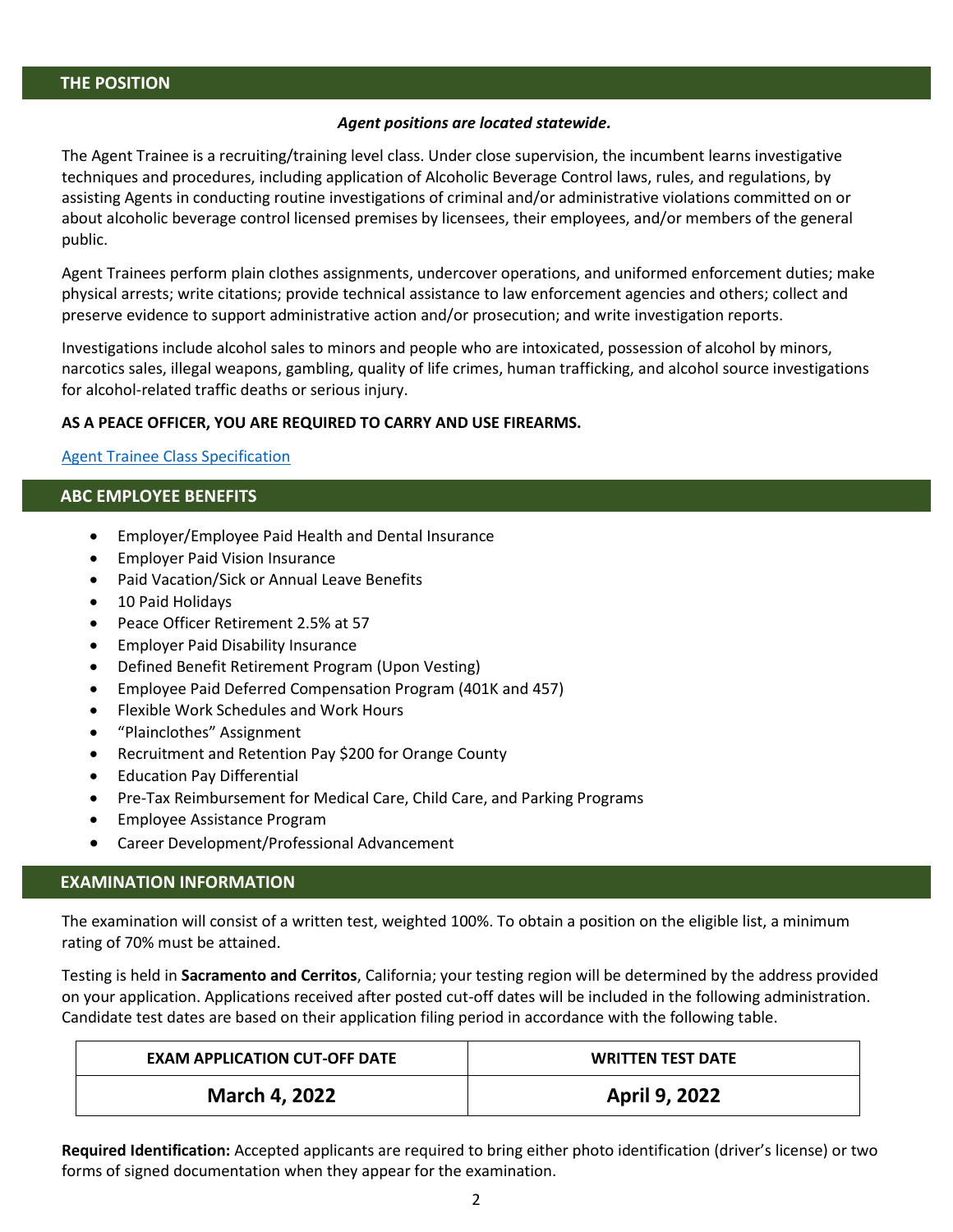*Failure to complete any of the required forms or failure to appear for the scheduled test will result in elimination from the examination. All information submitted for consideration at every phase of the selection process must be accurate, complete and truthful and will be subject to verification. Any inaccuracy and/or omission may be considered intentional and may be cause for elimination from the examination and/or subsequent verification.*

**All accepted applicants will receive a notice in the mail approximately three weeks prior to test date with pertinent information regarding the test.**

# **FILING INSTRUCTIONS**

To apply for this examination, the following items **must** be mailed or filed in person at the California Department of Alcoholic Beverage Control by the **cut-off date** in order to be considered for this examination:

- **[EXAMINATION/EMPLOYMENT APPLICATION \(FORM STD. 678\)](https://calcareers.ca.gov/pdf/STD678.pdf)**
- **[CRIMINAL RECORD SUPPLEMENTAL QUESTIONNAIRE](https://jobs.ca.gov/pdf/crsq.pdf)**
- **UNOFFICIAL COLLEGE TRANSCRIPTS** (if applicable to meeting Minimum Qualifications). Candidates will be required to submit official transcripts upon appointment to a position.
- **DD214 – Military Discharge Certificate** (if applicable to meeting Minimum Qualifications)
- **Basic POST certificate** (if applicable to meeting Minimum Qualifications)

*Completed applications and all required documents must be received or postmarked by the cut-off date. Dates printed on Mobile Bar Codes, such as the Quick Response (QR) codes available at the USPS, are not considered Postmark dates*  for the purpose of determining timely filing of an application. Applications may be personally delivered between the *hours of 8:00 AM and 5:00 PM, Monday through Friday (except State holidays), to ABC Human Resources. Applications will not be accepted via email, fax, or inter-agency mail.*

## **MAIL OR FILE IN PERSON:**

DEPARTMENT OF ALCOHOLIC BEVERAGE CONTROL HUMAN RESOURCES 3927 LENNANE DRIVE, SUITE 100, SACRAMENTO, CA 95834

## **DO NOT SUBMIT APPLICATIONS:**

- THROUGH **INTER-AGENCY MAIL**
- THROUGH **EMAIL**
- THROUGH **FAX**
- TO THE **CALIFORNIA DEPARTMENT OF HUMAN RESOURCES (CalHR)**

# **SPECIAL TESING ARRANGEMENTS**

If you are an individual with a disability and need reasonable accommodation to participate in this examination, please mark the box in question #10 on the STD 678 "Examination Application" **AND** attach the complete[d Accommodation](https://jobs.ca.gov/pdf/STD679.pdf)  [Request \(Form STD. 679\).](https://jobs.ca.gov/pdf/STD679.pdf)

## **SCOPE OF THE EXAMINATION**

The examination will consist of a written test, weighted 100%. To obtain a position on the eligible list, a minimum rating of 70% must be attained.

The examination will consist of questions that measure knowledge in the areas of:

- 1. Knowledge of the job duties of an Agent Trainee, ABC
- 2. Analysis and Accuracy
- 3. Written Communication
- 4. Mathematics

Click here for the **[ABC Agent Trainee Study Guide](https://www.abc.ca.gov/wp-content/uploads/2019/07/AgentTraineeStudyGuide.pdf)**.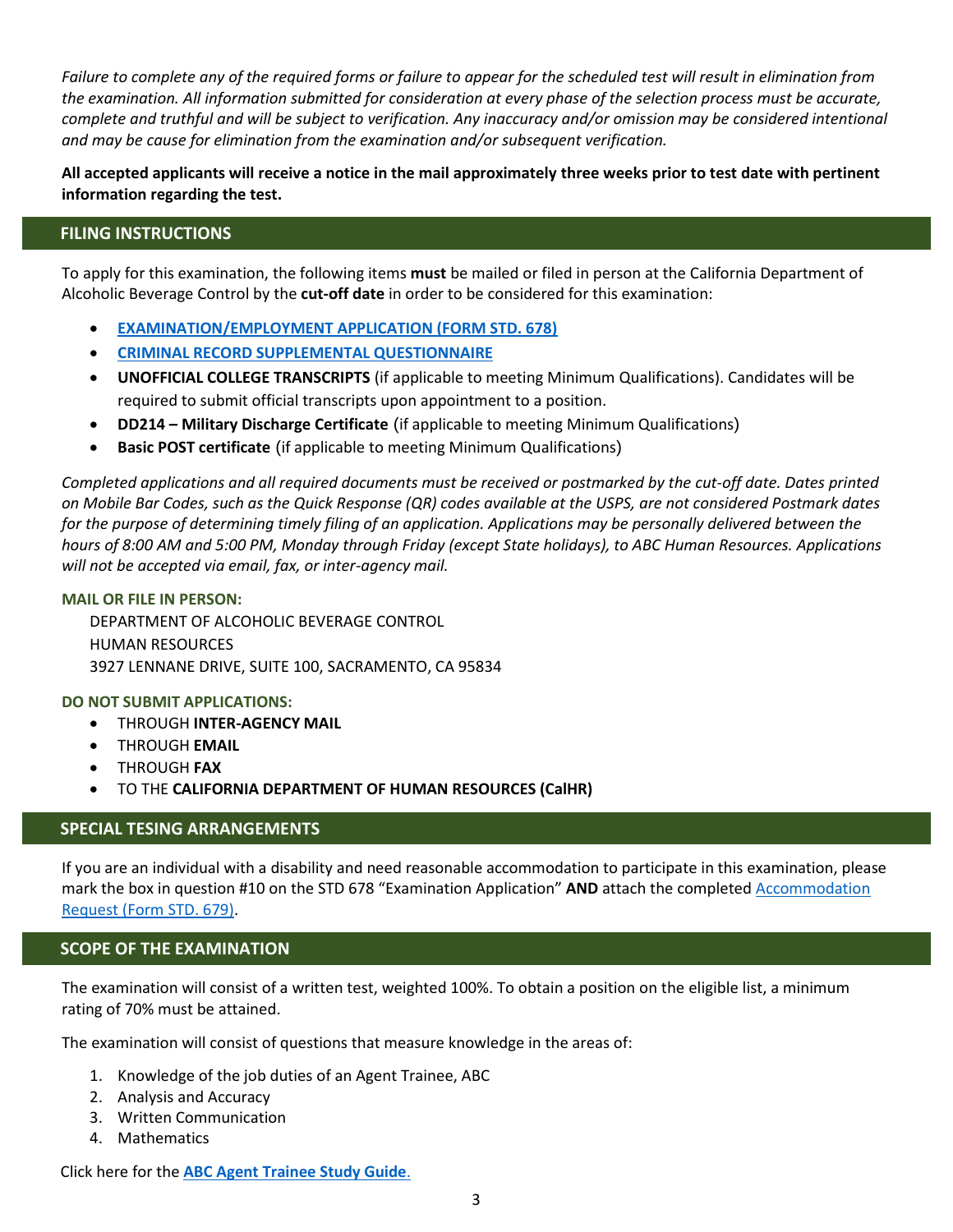## **ELIGIBLE EXAM LIST INFORMATION**

A list will be established for the Alcoholic Beverage Control Agent position. The names of successful competitors will be merged on the list in order of final scores, regardless of date. The names will remain on the eligible list for a period of **18 months**.

**PLEASE NOTE**: Once you have taken the examination, you may not retest for **12 MONTHS** from the examination date.

## **KNOWLEDGE, SKILLS AND ABILITIES**

#### **KNOWLEDGE OF:**

- 1. Investigation techniques and procedures;
- 2. Rules of evidence and court procedures;
- 3. Laws of arrest, search and seizure;
- 4. Legal rights of citizens;
- 5. Service of legal process;
- 6. Knowledge of the Alcoholic Beverage Control and related statutes and regulations.

#### **ABILITY TO:**

- 1. Interpret and apply laws and regulations to specific situations;
- 2. Gather and analyze facts and evidence;
- 3. Reason logically, draw valid conclusions, and make appropriate recommendations;
- 4. Communicate effectively;
- 5. Prepare written documents and accurate detailed investigation reports clearly and concisely;
- 6. Follow written and oral instructions;
- 7. Participate effectively in investigations and interviews;
- 8. Establish and maintain cooperative working relationships with Federal, State, local law enforcement agencies, and others.

## **VETERANS' POINTS**

Veterans' Preference Credits will be awarded in this examination, pursuant to Government Code Section 18973.1, effective January 1, 2014, as follows:

- 1. Any veteran, widow or widower of a veteran or spouse of a 100 percent disabled veteran, who achieves a passing score in an entrance examination, shall be ranked in the top rank of the resulting eligibility list. Any veteran who has been dishonorably discharged or released is not eligible for Veterans' Preference.
- 2. An entrance examination is defined, under the law as any open competitive examination.
- 3. Veterans' Preference is not granted once a person achieves permanent civil service status.

The California Department of Human Resources (CalHR) has information on how to apply for Veterans' Preference on their website a[t www.calcareers.ca.gov](https://www.calcareers.ca.gov/CalHRPublic/Landing/Jobs/VeteransInformation.aspx) and on the [Veterans' Preference Examinations \(Form CalHR 1093\)](https://www.calhr.ca.gov/Documents/CalHR-1093.pdf).

#### **CAREER CREDITS**

Career Credits **do not** apply for this examination.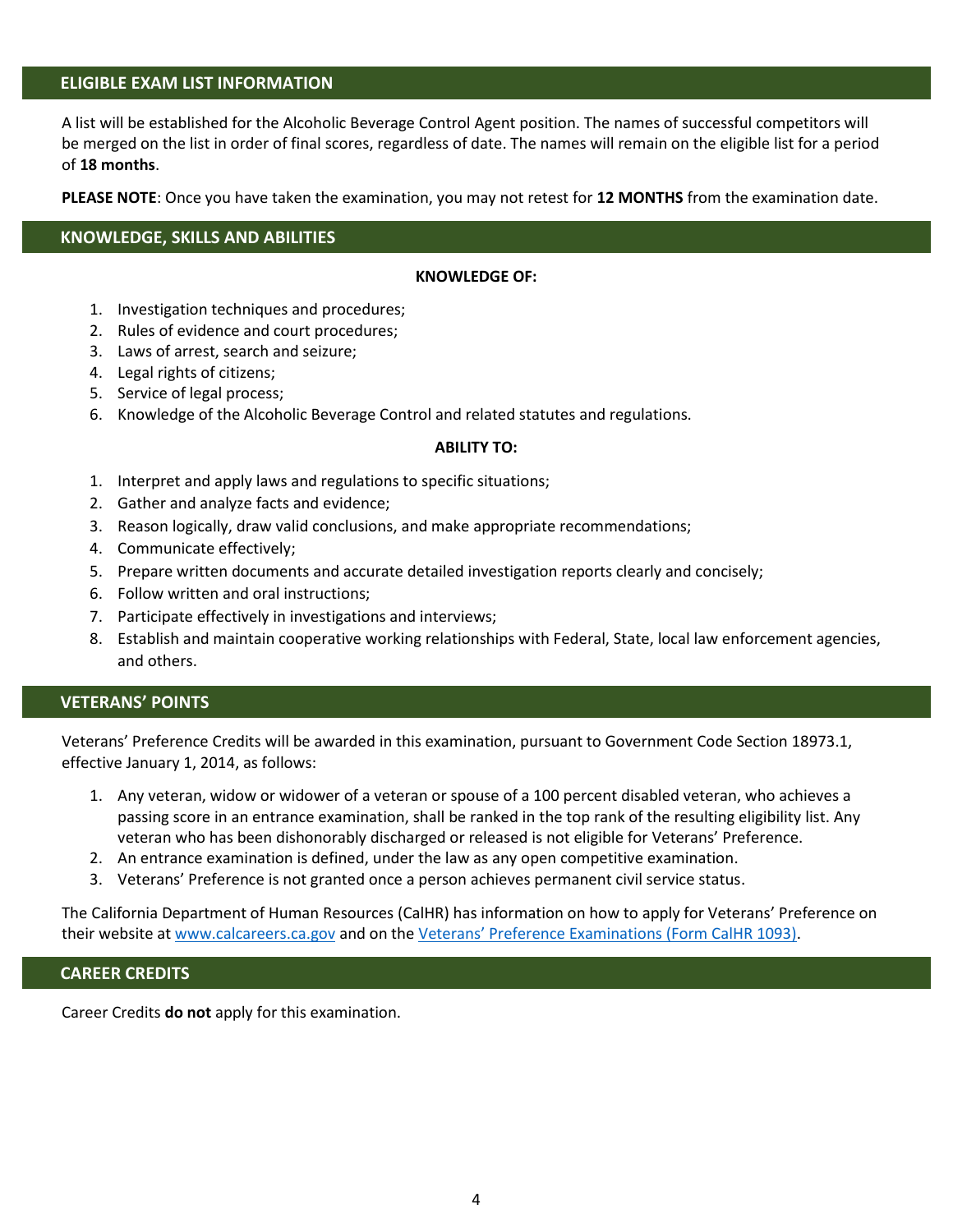# **EQUAL EMPLOYMENT STATEMENT**

The state of California is an equal opportunity employer to all, regardless of age, ancestry, color, disability (mental and physical), exercising the right to family care and medical leave, gender, gender expression, gender identity, genetic information, marital status, medical condition, military or veteran status, national origin, political affiliation, race, religious creed, sex (includes pregnancy, childbirth, breastfeeding and related medical conditions), and sexual orientation.

#### **DRUG FREE STATEMENT**

It is the objective of the state of California to achieve a drug-free state workplace. Any applicant for state employment will be expected to behave in accordance with this objective because the use of illegal drugs is inconsistent with the law of the state, the rules governing civil service and the special trust placed in public servants.

## **MINIMUM AGE**

Minimum age for appointment is 21 years.

## **PHYSICAL CHARACTERISTICS**

Good health, sound physical condition, freedom from any physical or mental condition that would interfere with the full performance of the essential duties of a peace officer; effective use of both hands, both arms, and both legs; strength, endurance, and agility; normal hearing; normal vision (20/20) or vision corrected to normal; color vision must be adequate to successfully perform the job measured by the Ishihara Pseudo-Chromatic Plate Test or for persons failing the Ishihara, the Farnsworth D-15 Arrangement Test; and weight in proportion to height.

## **TRAINING INFORMATION**

Applicants who do not have the required provisions of the California Penal Code or training courses prescribed by the Commission on Peace Officer Standards and Training will receive training after they are hired unless they already possess a POST Basic Certificate.

## **BEHAVIORAL STANDARDS**

Pre-employment behavioral standards for the selection and testing of peace officer candidates have been established. While considering youthful indiscretion and experimentation, these standards are designed to ensure that peace officer personnel have demonstrated a history of sound judgment, maturity, and honesty, as well as a respect for and adherence to the laws of the State of California and the Law Enforcement Code of Ethics. Positions of public trust require people who have demonstrated honesty, sound judgment, personal discipline, and responsibility.

#### **DISQUALIFIERS**

**Felony Disqualification:** Pursuant to Government Code Section 1029, persons convicted of a felony are disqualified from employment as peace officers except as provided under Welfare and Institutions Code, Division 2, Chapter 3, Article 8, Section 1179(b), or Division 2.5, Chapter 1, Article 4, Section 1772(b).Except as provided for by these statutes, persons convicted of a felony are not eligible to compete for, or be appointed to, positions in peace officer classifications.

**Firearm Conviction Disqualification:** Anyone who is restricted for employment-related purposes from accessing, possessing, carrying, receiving, or having under his/her control a firearm or ammunition under all applicable State or Federal laws is ineligible for appointment to any position in peace officer classifications.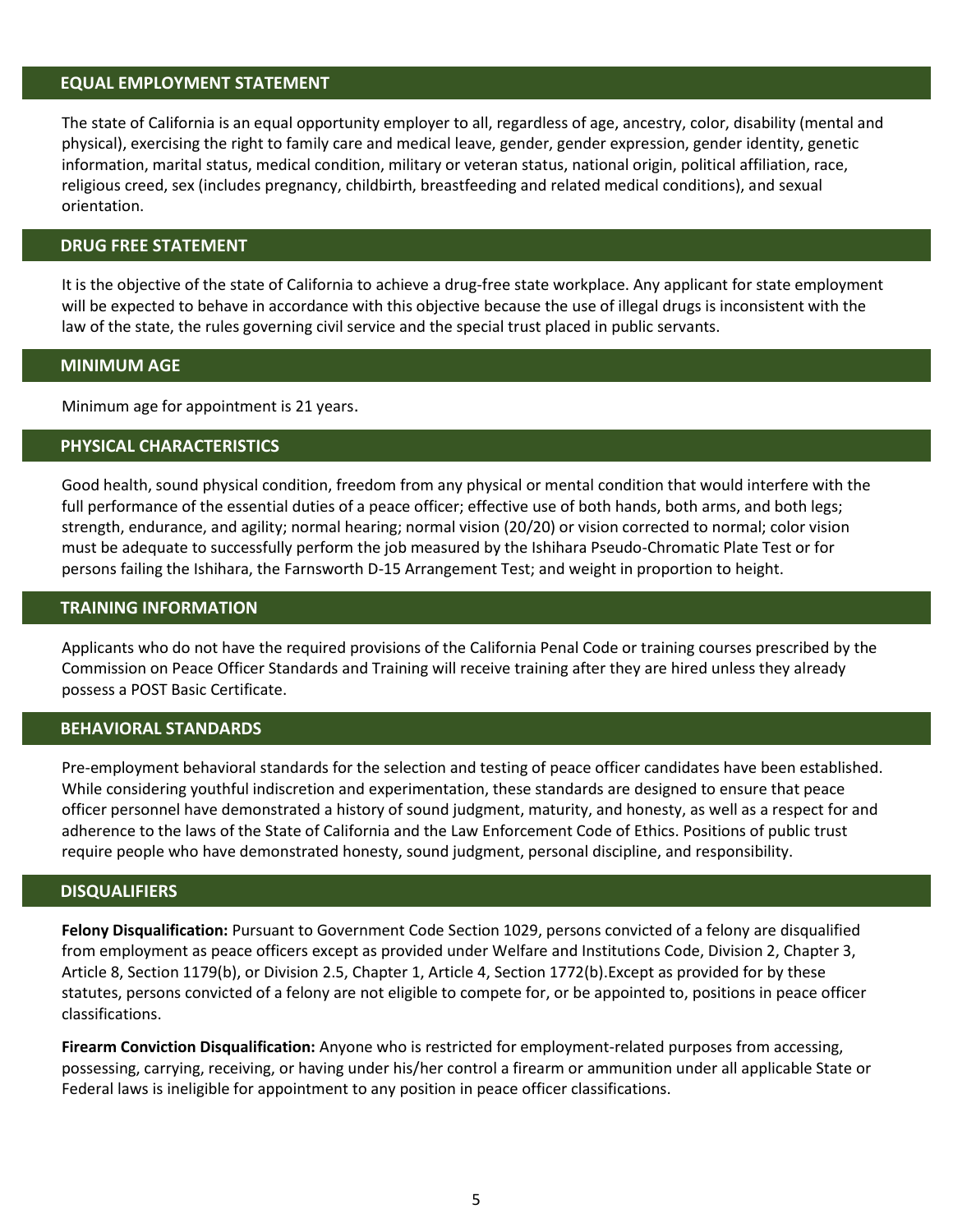# **REQUIREMENTS PRIOR TO EMPLOYMENT**

**Citizenship Requirement:** Pursuant to Government Code Section 1031(a), in order to be a peace officer, a person must either be a U.S. Citizen or be a permanent resident alien who is eligible for and has applied for U. S. Citizenship. Any permanent resident alien who is employed as a peace officer shall be disqualified from holding that position if his/her application for citizenship is denied.

**Background Investigation:** Pursuant to Government Code Section 1031, persons successful in peace officer examinations shall be required to undergo a thorough background investigation prior to appointment including voice stress analysis or a polygraph test.

**Medical Requirement:** Pursuant to Government Code Section 1031, persons appointed to peace officer classifications shall undergo a medical examination to determine that he or she can perform the essential functions of the job safely and effectively.

**Psychological Screening**: Pursuant to POST Regulations 1002(a)(7) requires psychological screening of applicants for peace officer classifications prior to appointment date. This test will consist of a written examination and an interview by a psychologist.

**Training Requirements:** Under provisions of Penal Code Section 832, successful completion of a California Peace Officers Standards and Training approved academy, or possession of a California Peace Officers Standards and Training Basic Certificate or equivalent, as well as successful completion of the Department's Field Training Officer Program, is a requirement for permanent status in this classification.

**Drug Testing Requirement:** Applicants for positions in these classes are required to pass a drug-screening test.

# **GENERAL INFORMATION**

- ❖ The Department of Alcoholic Beverage Control (ABC) reserves the right to revise the examination plan to better meet the needs of the service if the circumstances under which this examination was planned change. Such revision will be in accordance with civil service laws and rules and all candidates will be notified.
- ❖ It is the candidate's responsibility to contact the ABC Human Resources Office at (916) 419-2557 three days prior to the written test date if she/he has not received his/her notice for the examination.
- ❖ If the candidate's notice of oral interview or performance test fails to reach him/her prior to the day of the interview due to verified postal error, she/he will be rescheduled upon written request.
- ❖ Applications are available at California Department of Human Resources Offices, online a[t www.calcareers.ca.gov,](https://www.calcareers.ca.gov/) and at local offices of the Employment Development Department [\(www.edd.ca.gov\)](http://www.edd.ca.gov/).
- ❖ Acceptable course work and degrees must be completed at an **accredited** institution. Course work and degrees completed outside of the United States must be evaluated by a Commission-approved foreign transcript evaluation agency before it may be used for credentialing purposes.
- ❖ If you meet the requirements stated on this bulletin, you may take the examination, which is competitive. Possession of the entrance requirements does not assure a place on the eligible list. Your performance in the examination described on this bulletin will be compared with the performance of others who take this test, and all candidates who pass will be ranked according to their scores.
- ❖ **Eligible Lists:** Eligible lists established by competitive examination, regardless of date, must be used in the following order:
	- 1. Sub-Divisional Promotional
	- 2. Departmental Promotional
	- 3. Multi-Departmental Promotional
	- 4. Service-Wide Promotional
	- 5. Departmental Open
	- 6. Open

When there are two lists of the same kind, the older must be used first. Eligible lists will expire from one to four years unless otherwise stated on this bulletin.